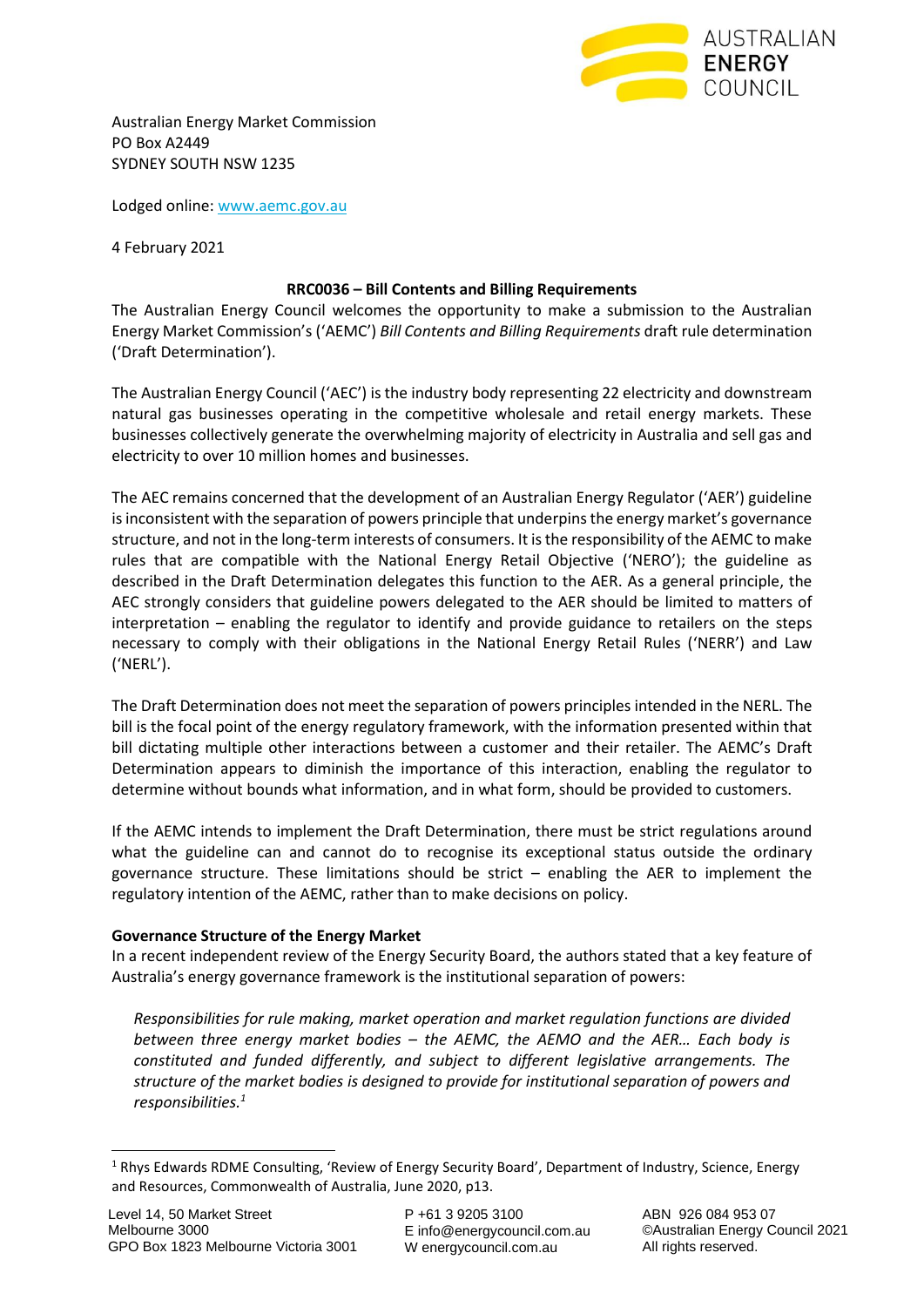

This observation is not new. The AEMC itself has emphasised at various stages the 'many benefits' that arise from this separation, not least the avoidance of temptation for rules to be drafted in a manner that 'makes life easy for the enforcer'.<sup>2</sup> Keeping these functions separate is important so there is a system of checks and balances against each body. Given the intended design of the governance structure, the AEC believes any market body delegating responsibility to another market body should only occur in the most exceptional circumstances. It is not apparent here that there are exceptional circumstances, and if there is, they have not been properly explained in the Draft Determination.

# **Experience with previous AER guidelines**

The primary reason given in the Draft Determination for the AEMC delegating rule-making functions to the AER seems to be so a 'flexible, fit for purpose regulatory approach' can be adopted.<sup>3</sup> However, this outcome is inconsistent with the experiences of previous AER guidelines, in particularly the Hardship Guideline, which has as its primary purpose to standardise retailer hardship processes to ensure uniform customer outcomes;<sup>4</sup> and the Retail Pricing Information Guideline ('RPIG'), which in its most recent iteration removed any flexibility on how retailers present pricing information, in favour of a universal AER developed solution.<sup>5</sup> The tendency of guidelines to adopt a uniform approach appears to go against what the AEMC said in its 2020 Retail Energy Competition Review, which argued for principles-based regulation so 'billing methods could respond to more diverse consumer preferences as they emerge'.<sup>6</sup> The AEC considers the AEMC must provide further evidence in the Final Determination to support the rationale behind their assertion that the AER will be better able to deliver a 'flexible, fit for purpose regulatory approach' than the NERR.

The development of these existing guidelines are illustrative of the findings of Tamblyn discussed above, with the AER taking greater ownership of customer outcomes to enable easier and more effective compliance. The AEC is concerned that the proposed billing guideline will ultimately be similarly prescriptive.

Of additional concern to the AEC is the powers in the Draft Determination to enable the AER to 'take into account any other matters that the AER, in its reasonable opinion, considers relevant to the billing objectives'.<sup>7</sup> Previous guidelines, such as the RPIG, have provided the AER with broad powers to set (and then enforce) rules on 'any additional matters that the AER considers necessary or convenient…'.<sup>8</sup> Clauses to this effect provide the AER with unconstrained rule making power, decreasing industry confidence that the guideline is interpreting the obligations in the Rules and should be removed from the Final Determination. If in future the AER considers it is constrained in what should be included in the billing guideline, it retains the ability to propose a rule change as is the case with any market participant.

The AEC considers there must be tighter principles that the AER must have regard to when developing its guideline. The four principles laid out in the Draft Determination are too high-level and open-ended for industry stakeholders to have confidence in their ability to limit the scope of the guideline.

P +61 3 9205 3100 E info@energycouncil.com.au W energycouncil.com.au

<sup>&</sup>lt;sup>2</sup> John Tamblyn, 'The State of the Australian Energy Market 2008', Australian Energy Market Commission, 16 November 2008, [https://www.aemc.gov.au/news-centre/speeches/the-state-of-the-australian-energy-market-](https://www.aemc.gov.au/news-centre/speeches/the-state-of-the-australian-energy-market-2008)[2008.](https://www.aemc.gov.au/news-centre/speeches/the-state-of-the-australian-energy-market-2008) 

<sup>&</sup>lt;sup>3</sup> AEMC, 'National Energy Retail Amendment (Bill Contents and Billing Requirements) Rule', Draft Rule Determination, page 26.

<sup>4</sup> AER, 'AER Customer Hardship Policy Guideline: Version 1', March 2019.

<sup>5</sup> AER, 'Retail Pricing Information Guidelines: Version 5', August 2018.

<sup>6</sup> AEMC, '2020 Retail Energy Competition Review', June 2020, p227.

<sup>7</sup> See draft rule 25A(4)b.

<sup>8</sup> *National Energy Retail Law (South Australia) Act 2011,* s61(3)(c).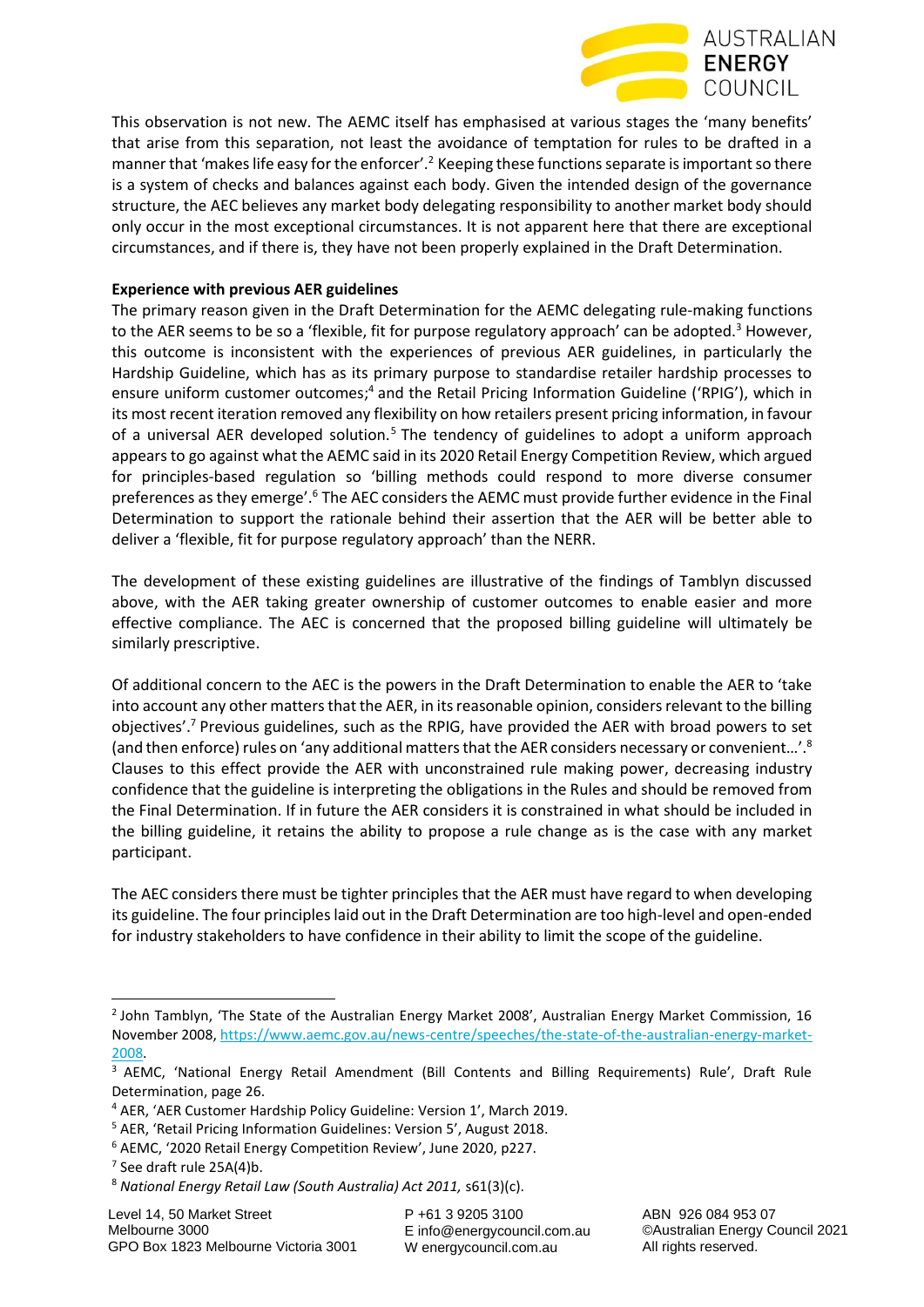

The AEC's practical experience working with guidelines, such as the RPIG, is that flexibility rarely eventuates and guidelines ultimately serve as de-facto prescriptive legal instruments. This is because regulators are resource and time constrained; there is an inevitable progression towards eliminating grey areas, limiting interpretation, and prescribing unequivocal obligations. While this is understandable from an efficiency perspective, it is ultimately what the AEMC cautioned against: a regulatory document that 'makes life easy for the enforcer'.

# **Compatibility with the NERO**

Furthering these concerns is the compatibility of this rule change with the NERO. In the AEC's view, the Draft Determination has not established what benefits the proposed guideline will bring. The argument appears to be that because there are perceived issues with how bills are currently regulated, any change from the status quo represents a preferable outcome.

The AEC agrees the current approach to bill regulation is imperfect and supports evidence-based changes to improve the provision of bills to customers, however a guideline does not reflect that. The AEMC's main theoretical argument in favour of a guideline, its flexibility, is not borne out in practice.<sup>9</sup> Furthermore, the decision to pursue the AER's customer testing over the customer data that retailers have already provided suggests policy has come before the evidence. Given the expected changes to the retail market in the coming years, it is critical that the AEMC establish some benchmark of success for a guideline so future stakeholders can assess whether it is working as intended.

# **Making a guideline work**

In light of the above concerns, any rule making functions granted to the AER must be tightly constrained. The starting point to this is the exclusion of any clause that gives the AER broad powers to create and enforce rules. An example of what this clause may sound like can be found in the RPIG: 'any additional matters that the AER considers necessary or convenient…'.<sup>10</sup>

From there, the four principles the Draft Determination has laid down for the AER to have regard to when developing its guideline should be tightened. At the moment, these principles are so high-level and open-ended that they have minimal practical relevance because they can be interpreted in almost any manner. For example, promoting standardised language and terminology across bills (principle 4) would appear to contradict enabling retailer innovation and customer choice (principle 1).

In the AEC's view, the overarching principle that the AER must have regard to when updating the guideline is cost-benefit analysis. It should be stated upfront that any change to the guideline must be in response to a clearly identified failure in the electricity market and the AER must weigh up whether the costs of making any proposed change outweigh the expected benefits the change will bring, including whether alternative approaches would deliver a more preferable customer outcome. These customer benefits should be informed through behavioural testing, preferably based on real customer interactions, rather than an abstract assessment of what a customer *might* prefer.

The AEMC's Final Determination should provide clarification about how the requirement for 'industry consultation in the development and review of the guidelines' will work in practice. There should be set conditions for the AER to follow when undertaking consultation, including minimum timeframes for response and a requirement for any proposed change to be subject to cost-benefit analysis. Very stringent consultation and engagement will lead to improved consumer outcomes, in that more preferable reforms can be investigated and progressed in a more efficient and strategic manner.

<sup>&</sup>lt;sup>9</sup> Another example of this is the AER's Benefit Change Notice Guideline, which prescribes what information must be included in a benefit change notice and how it is presented.

<sup>10</sup> *National Energy Retail Law (South Australia) Act 2011,* s61(3)(c).